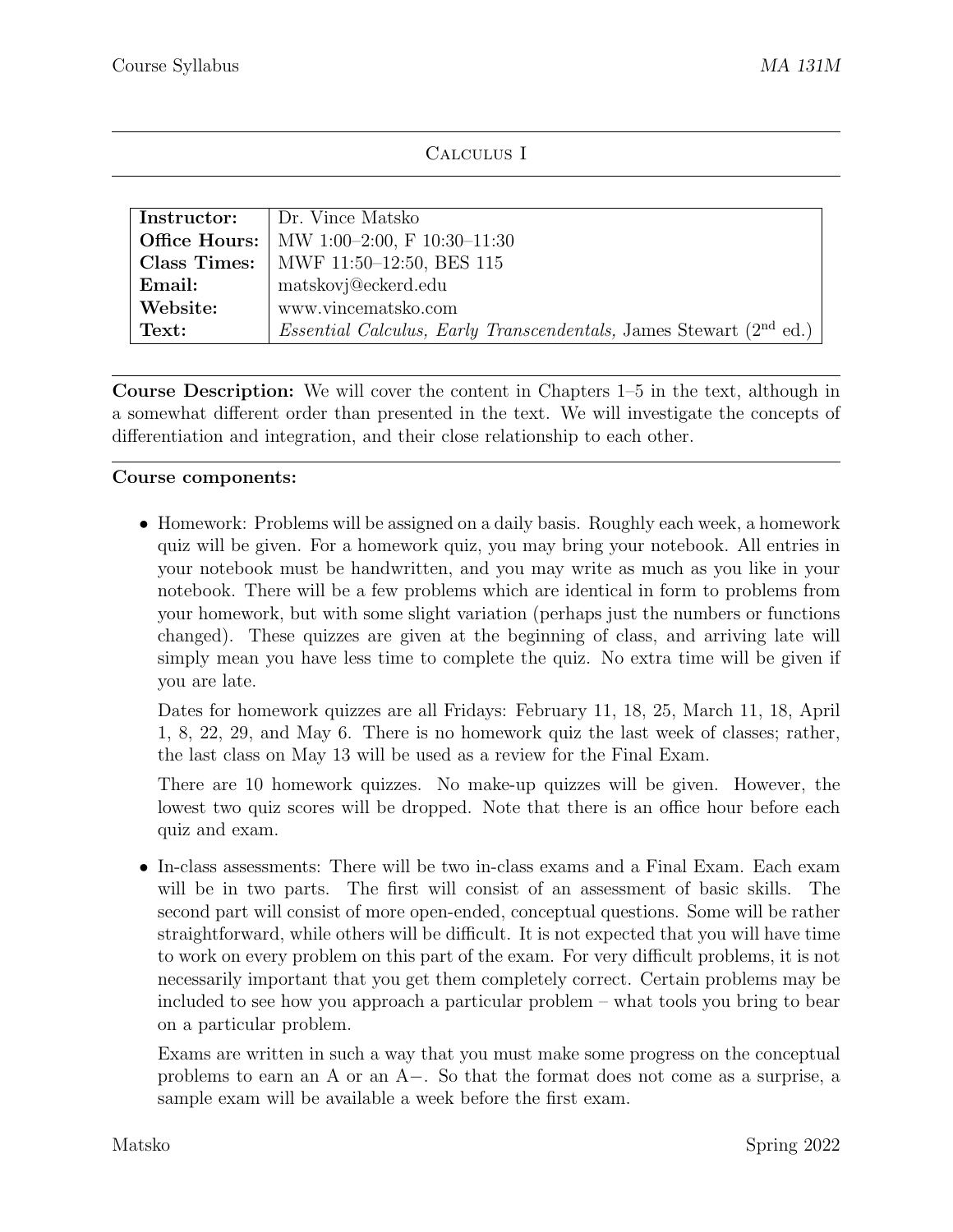Exam dates are Friday, March 4, and Friday, April 15. For each exam, the preceding class period will be used as an in-class review. There is a cumulative Final Exam on Tuesday, May 17, from 11:30–2:30. You must arrange your end-of-semester travel so that you are present for the Final Exam.

The content of the Final Exam as is follows. 25% of the exam will consist of problems from the first exam, and 25% will consist of problems from the second exam. These problems will be the *very* similar to the corresponding questions on the first two exams – you will not see a completely different type of problem. The last  $50\%$  will be an hour exam on the new material covered after the second exam. So the exam will be designed to be two hours long, though you have three hours. You should not be rushed for time.

If you already know you cannot make one of the exams, you must send me an email by Friday, February 11, explaining the situation and we can make alternative arrangements. Otherwise, there are no make-up exams. If you miss an exam for any reason, your Final Exam will count for the relevant percentage of your course grade.

*•* Course materials: All homework assignments, quizzes, exams, and solutions, etc., will be posted on the instructor's website. Moodle will be used for posting grades as well as having a Forum for other students to post useful websites.

Attendance: You are expected to be in class every day. Simply put, you'll get out of your college experience what you put into it. While in class, you should be paying attention – not texting or sleeping. Cell phones should never ring, and should never be visible. When quizzes or exams are given, no extra time will be given to a student who arrives late. Just maintain a comfortable classroom environment where everyone can learn as much as they can.

## Grading policy:

The course components are weighted as follows:

| Course component | Percentage |
|------------------|------------|
| Homework/quizzes | 25%        |
| First Exam       | 20%        |
| Second Exam      | 20%        |
| Final Exam       | 35%        |

You will see on Moodle your course average before the Final Exam. Because it is cumulative, if your Final Exam score is higher than your average going into the exam, your Final Exam will count 50% rather than 35%. If you Final Exam score is lower than your average going in, it will count 35%.